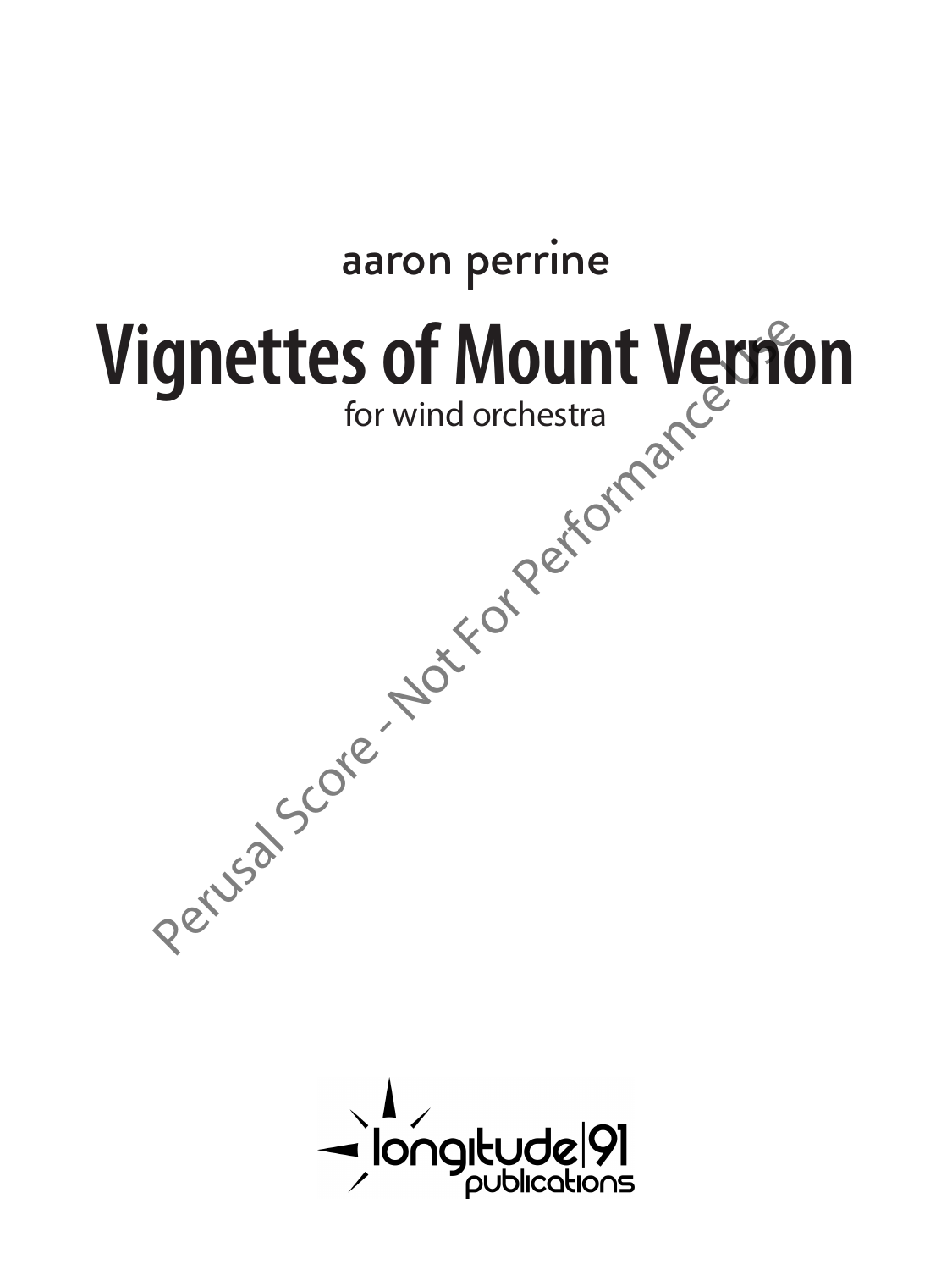## Program Note:

While it's difficult to choose, autumn just might be my favorite season. The turning colors and crisp air tend to evoke various memories of growing up. Most recently, however, I'm reminded of my time spent teaching in Mount Vernon, Iowa. If you don't know Mount Vernon, imagine a quaint Midwestern college town—something picturesque that could appear on a postcard.

When I was asked to write a suite for this particular project, I knew I wanted something reminiscent of this period of my life. Vignettes of Mount Vernon consists of three short movements, each representative of a slightly different mood I associate with the changing season in Iowa.

## Premiere:

January 8, 2022 North Iowa Area Community College Mason City, IA North Central Iowa Bandmasters Association 11/12 Honor Band 2022; Aaron Perrine, conductor Perusal Score Not Formance

www.aaronperrine.com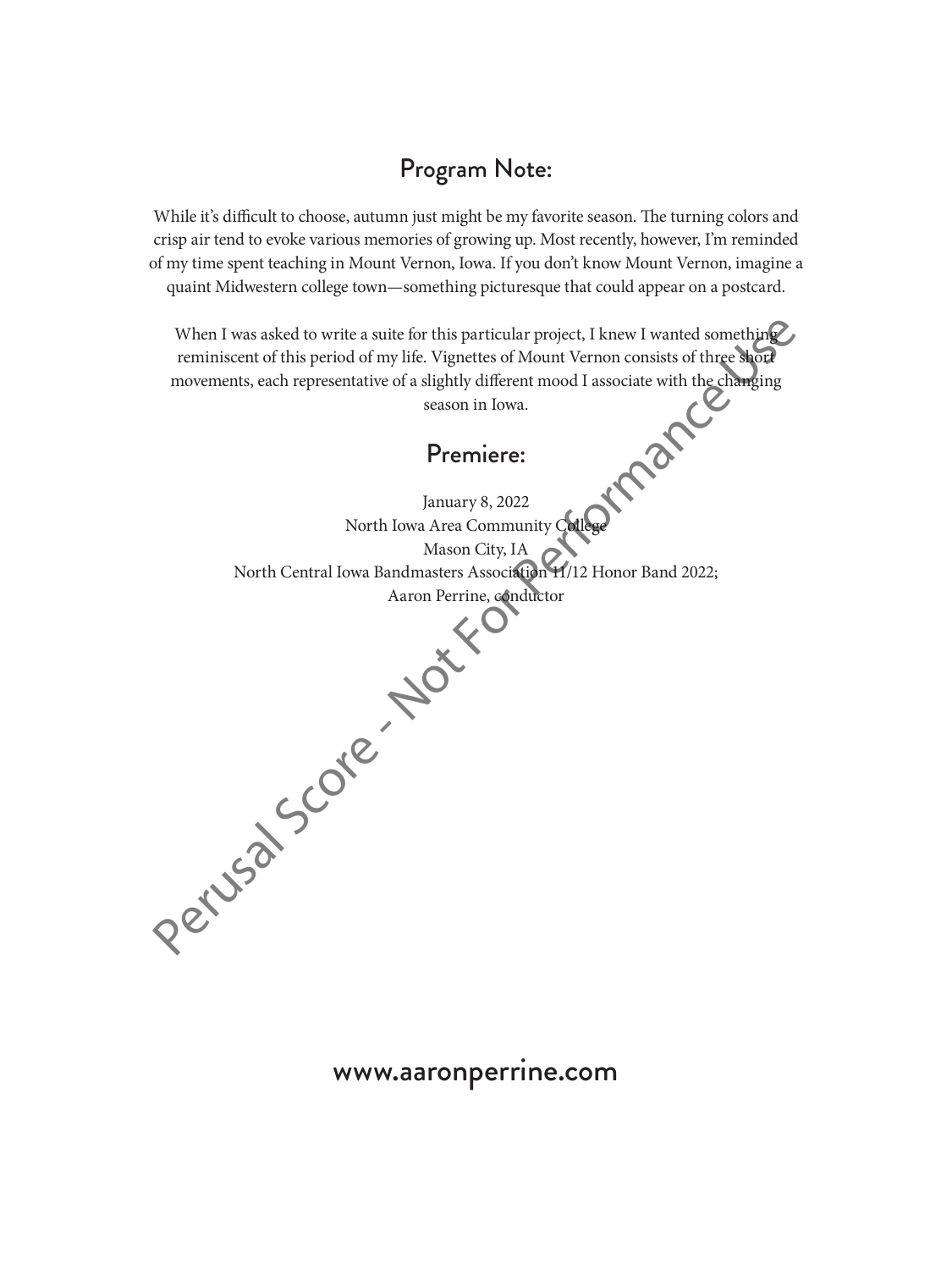### Instrumentation:



## longitude 91 publications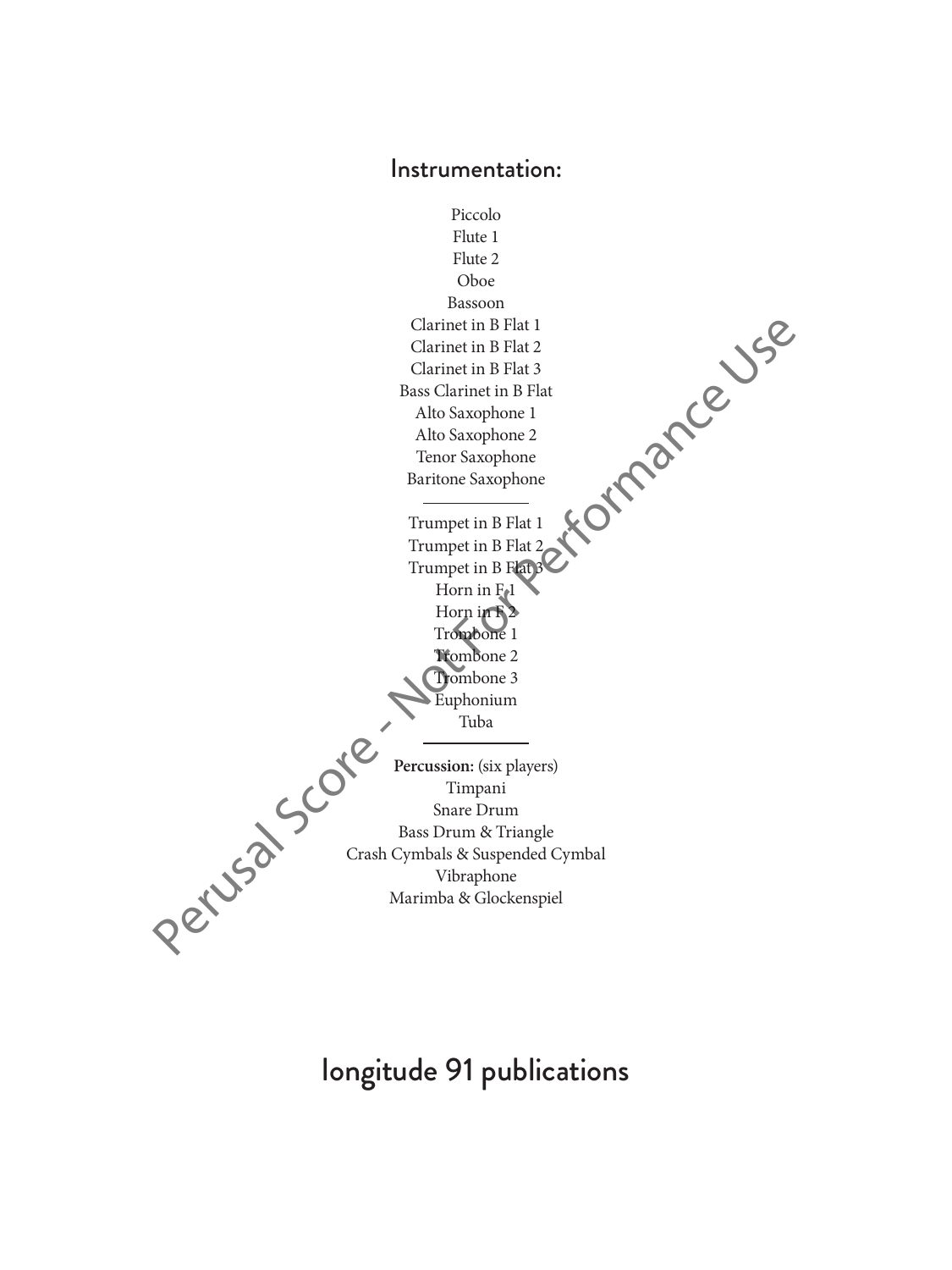**AARON PERRINE** 

1. 



Copyright  $@$  2021 Longitude 91 Publications / Aaron Perrine (BMI) All Rights Reserved / aaronperrine.com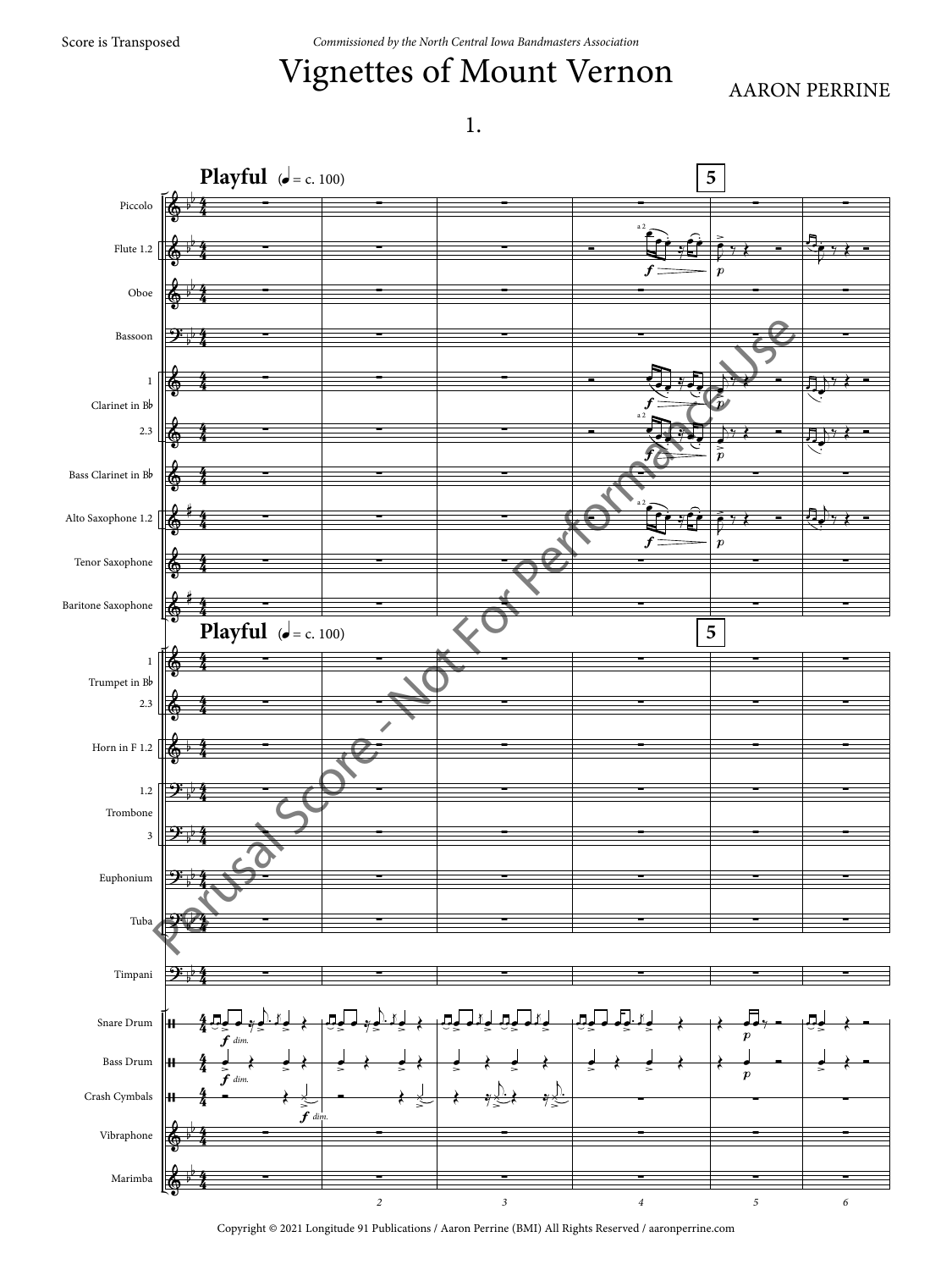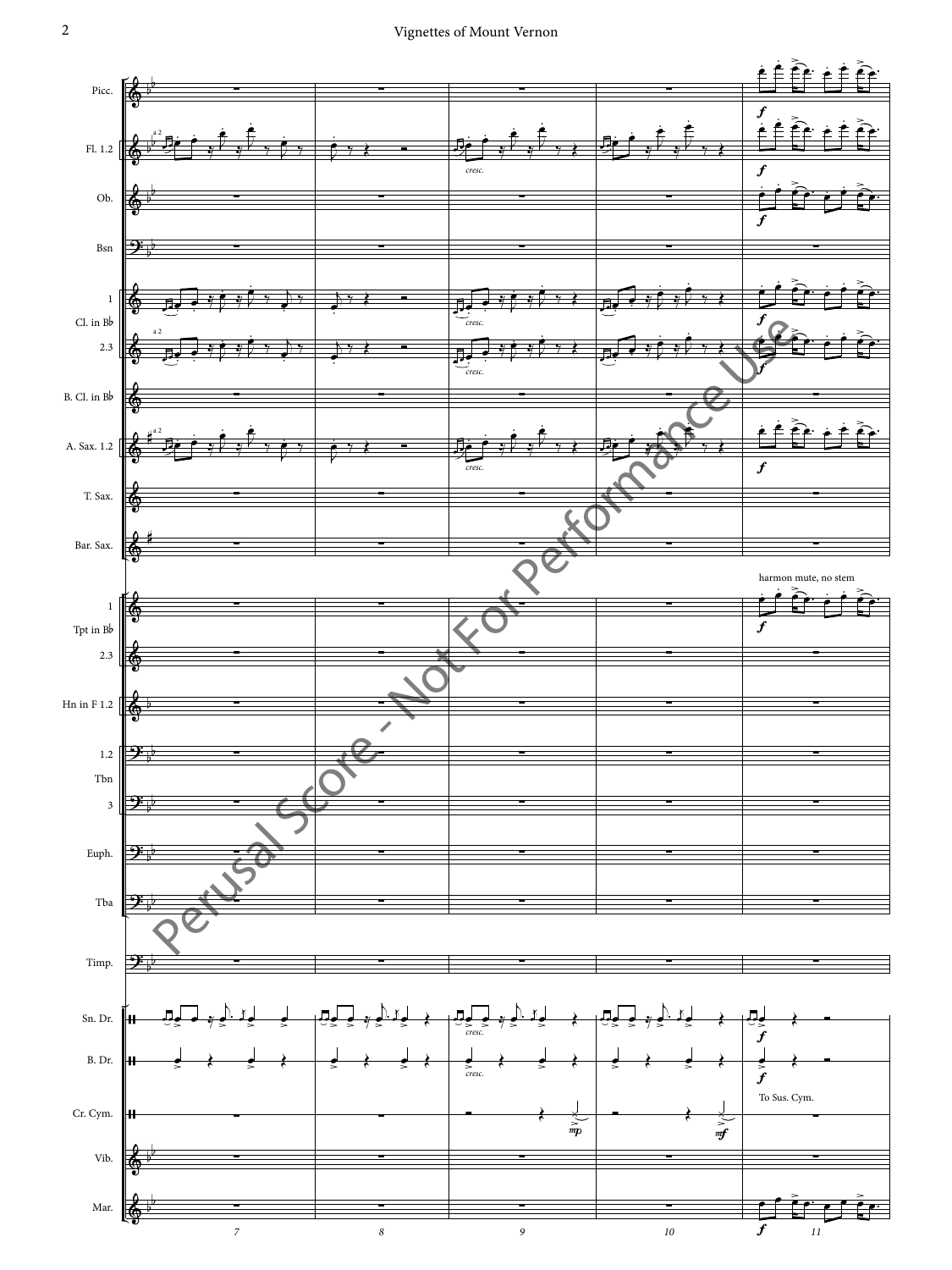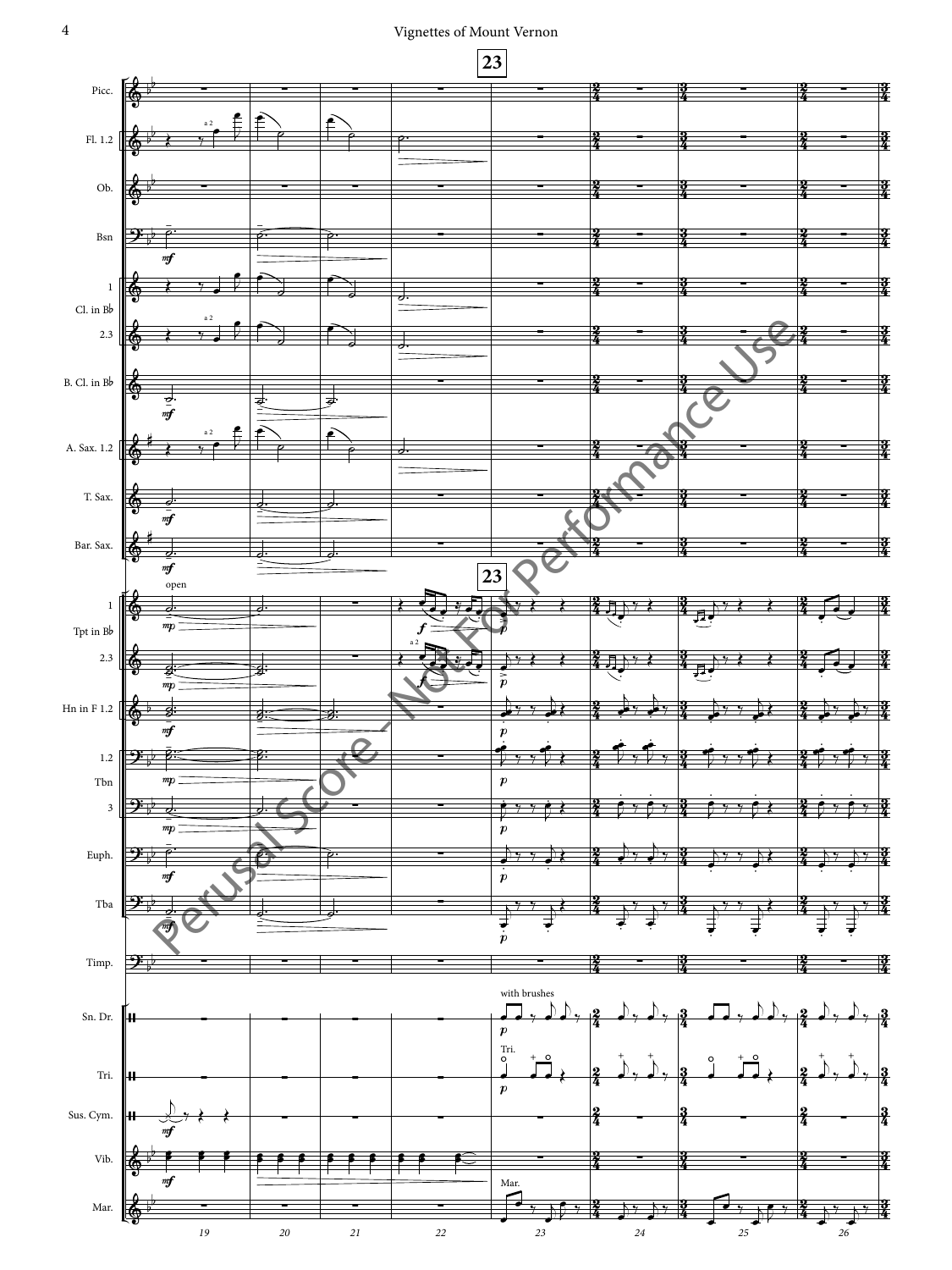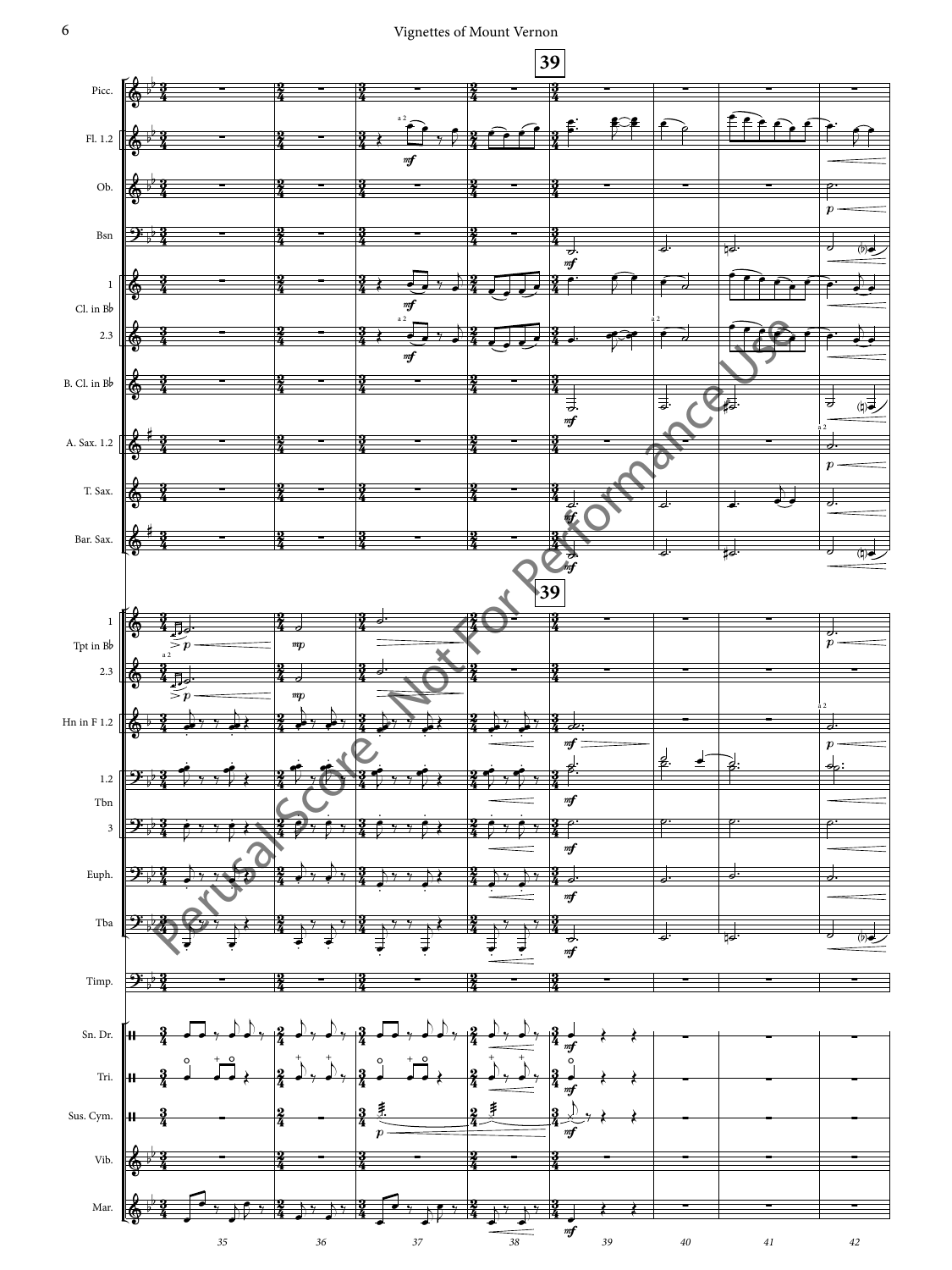

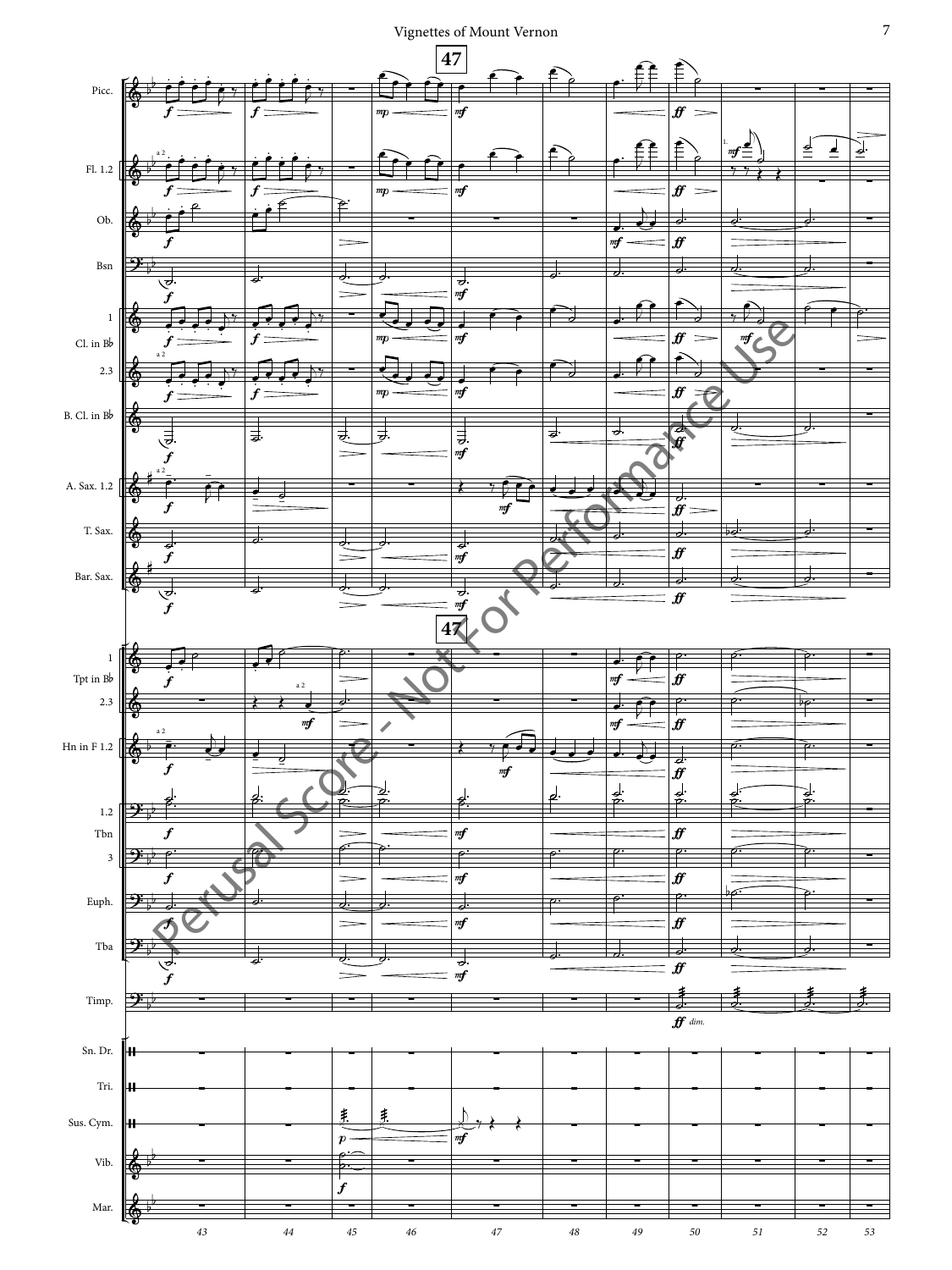Vignettes of Mount Vernon 9

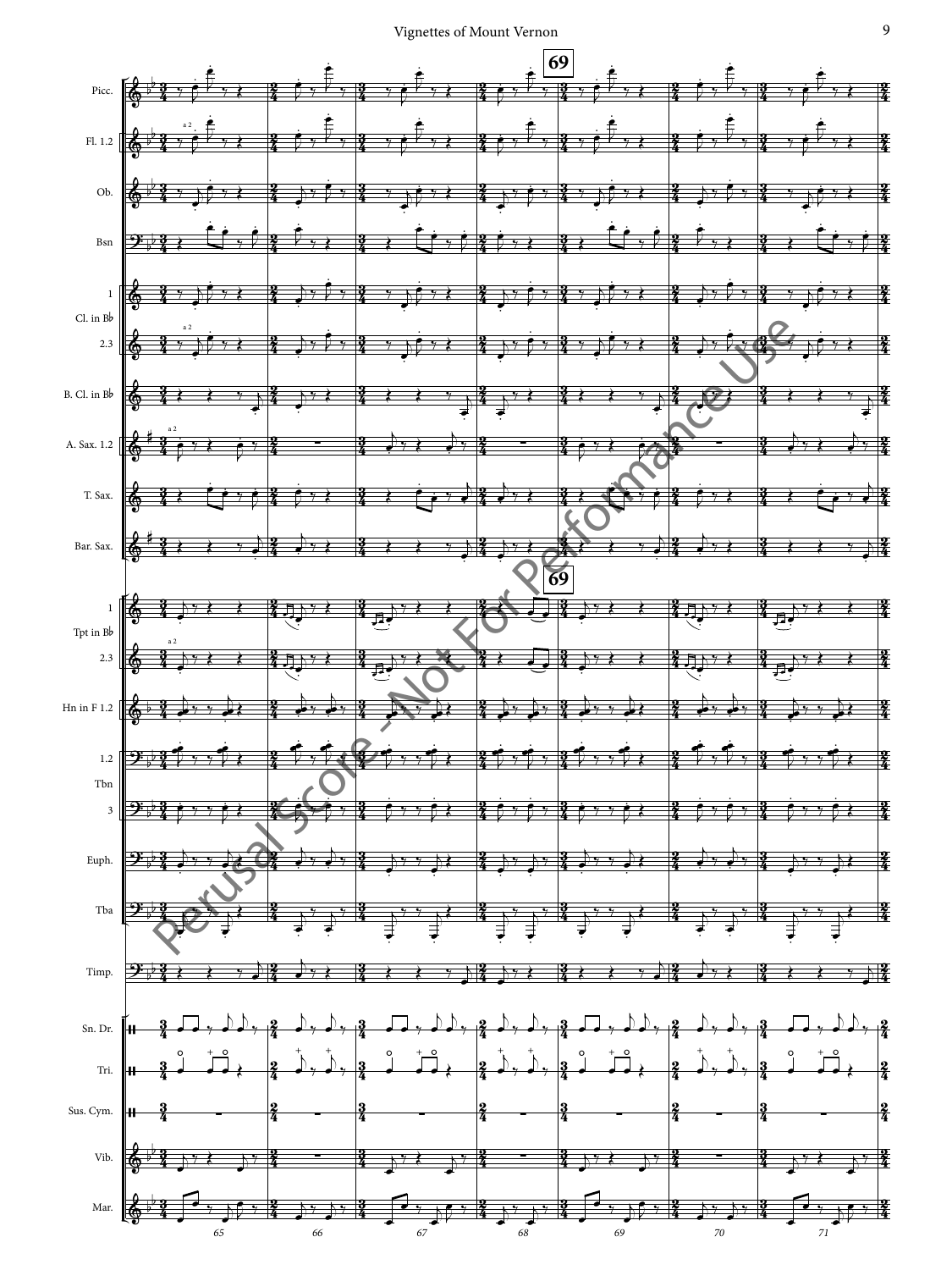

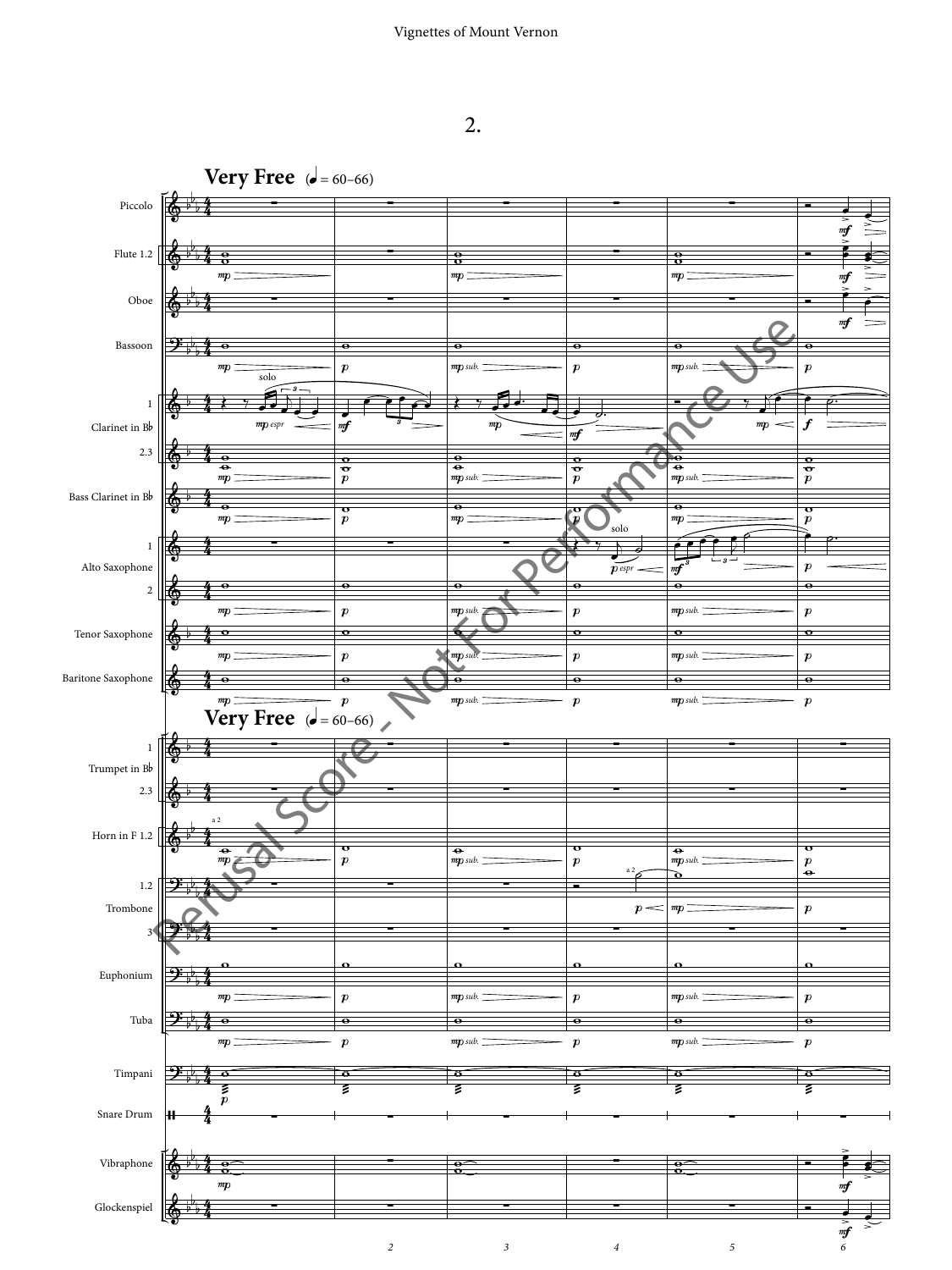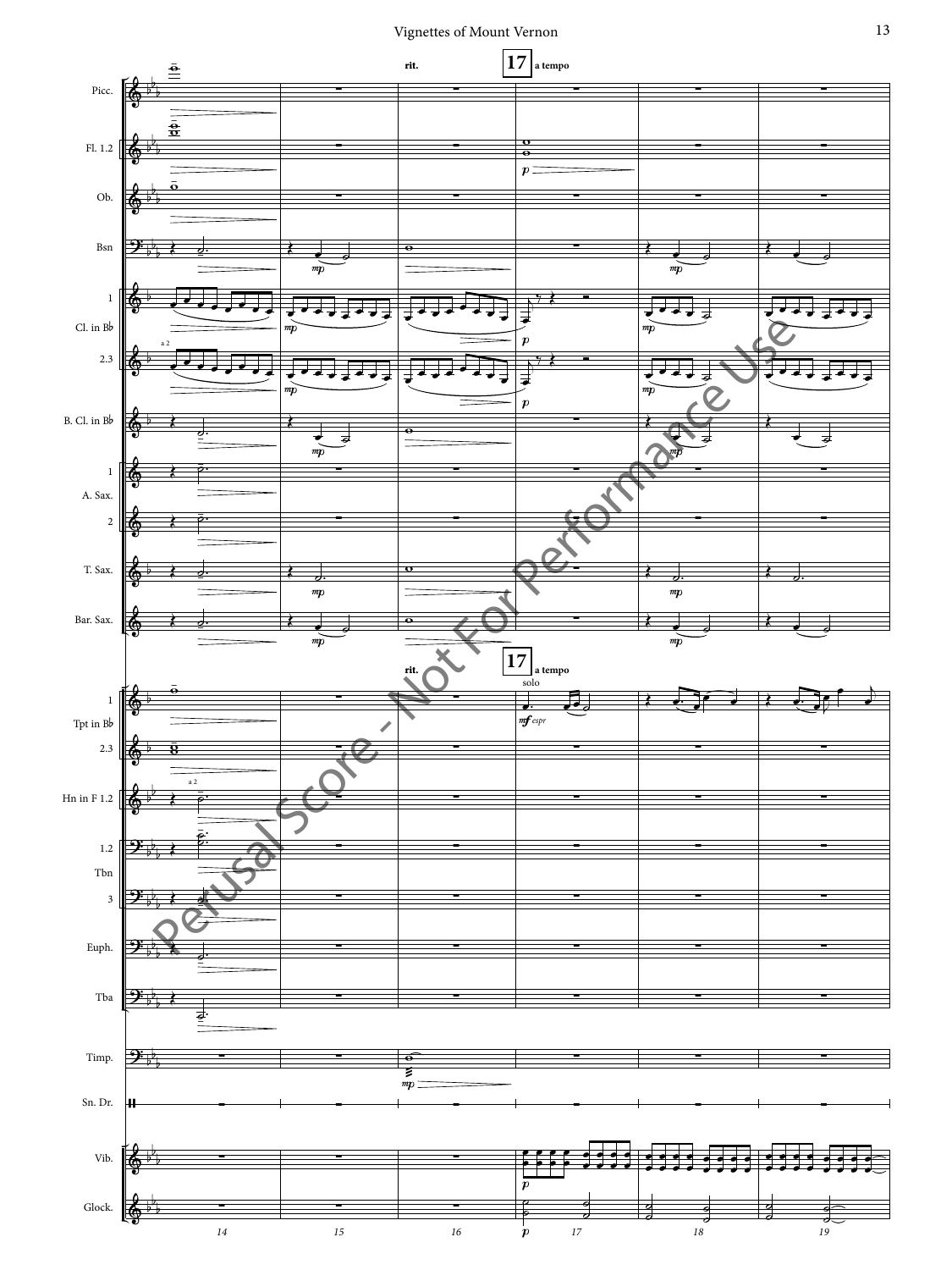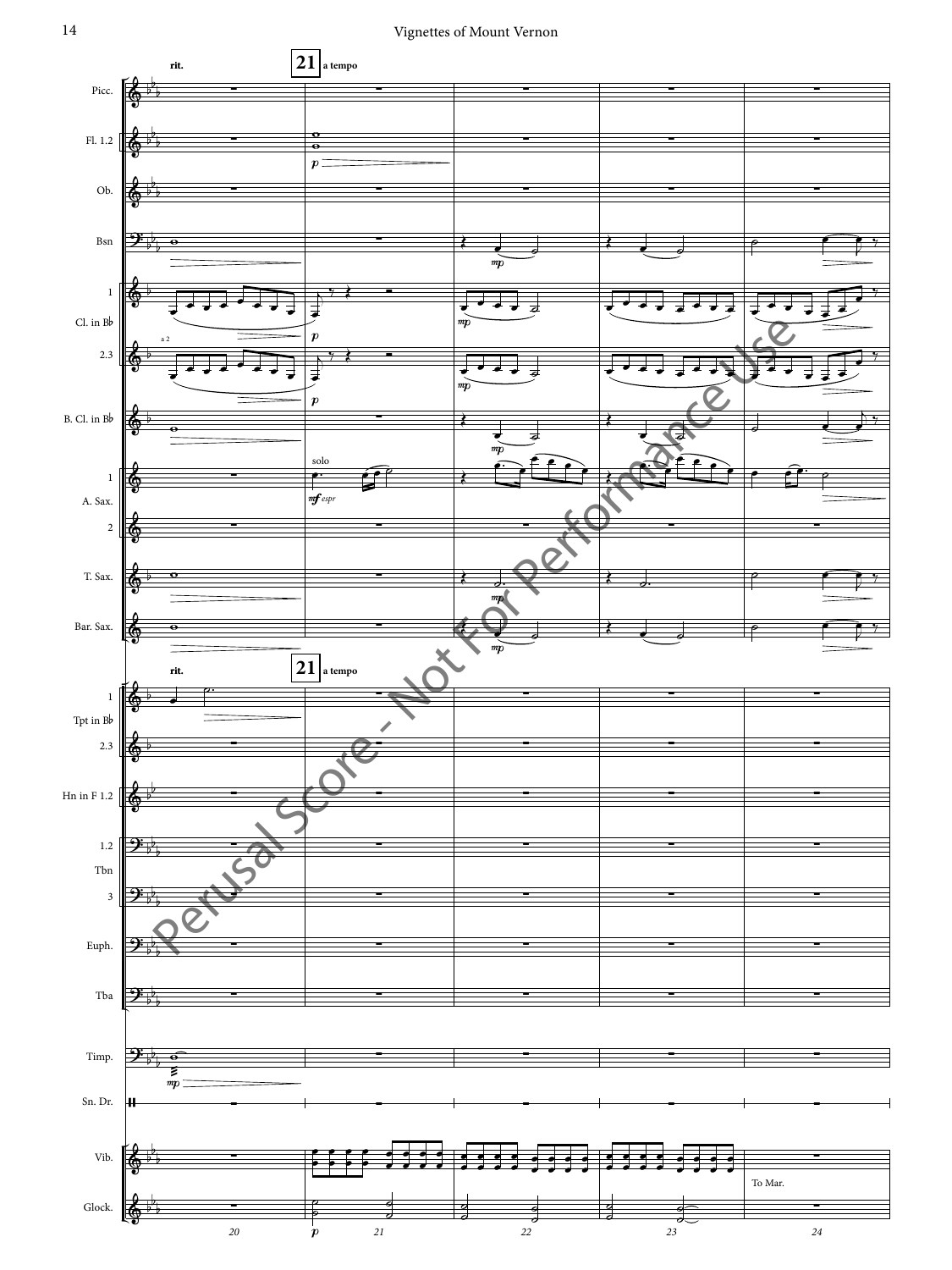Vignettes of Mount Vernon 15

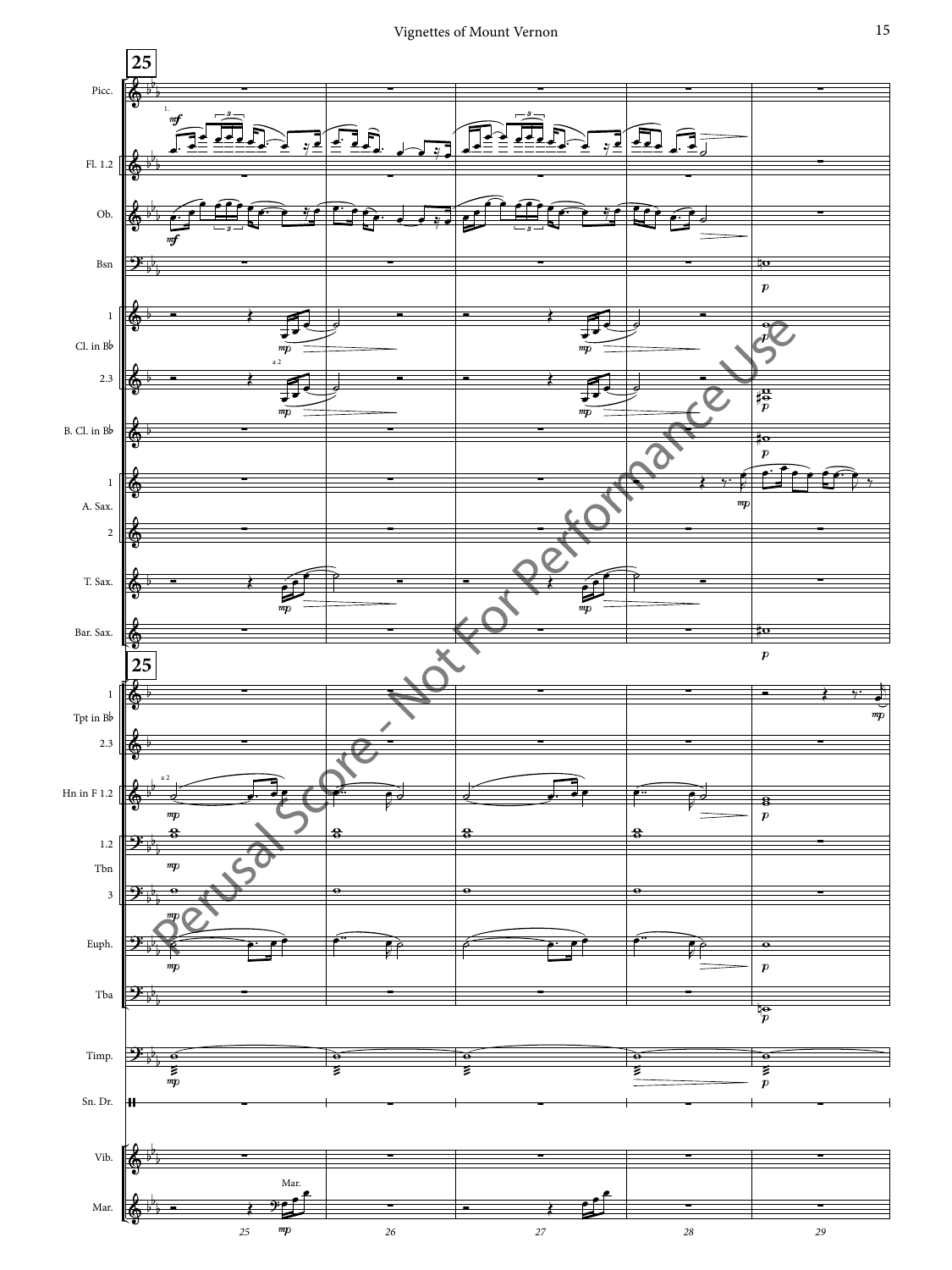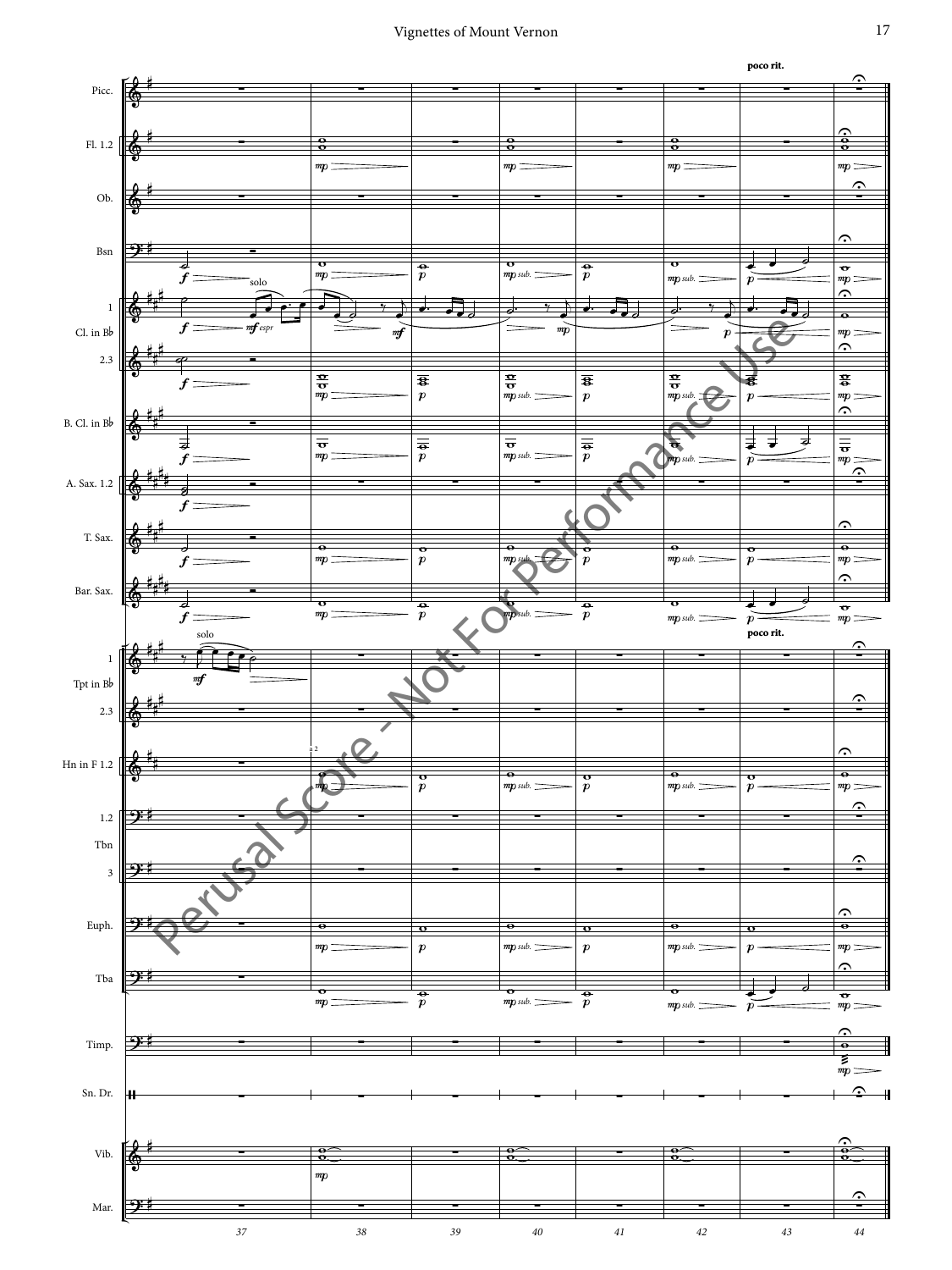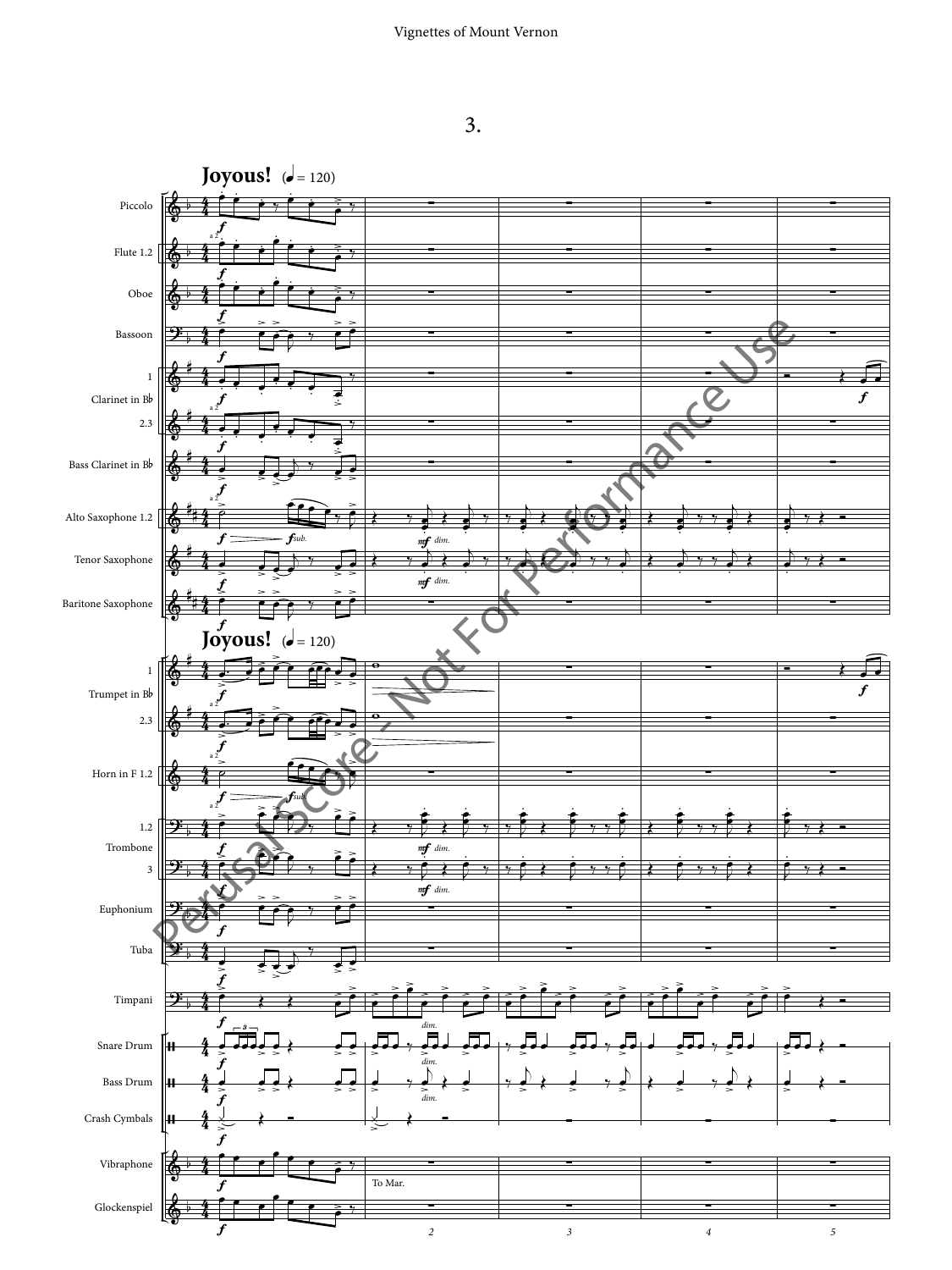20 Vignettes of Mount Vernon

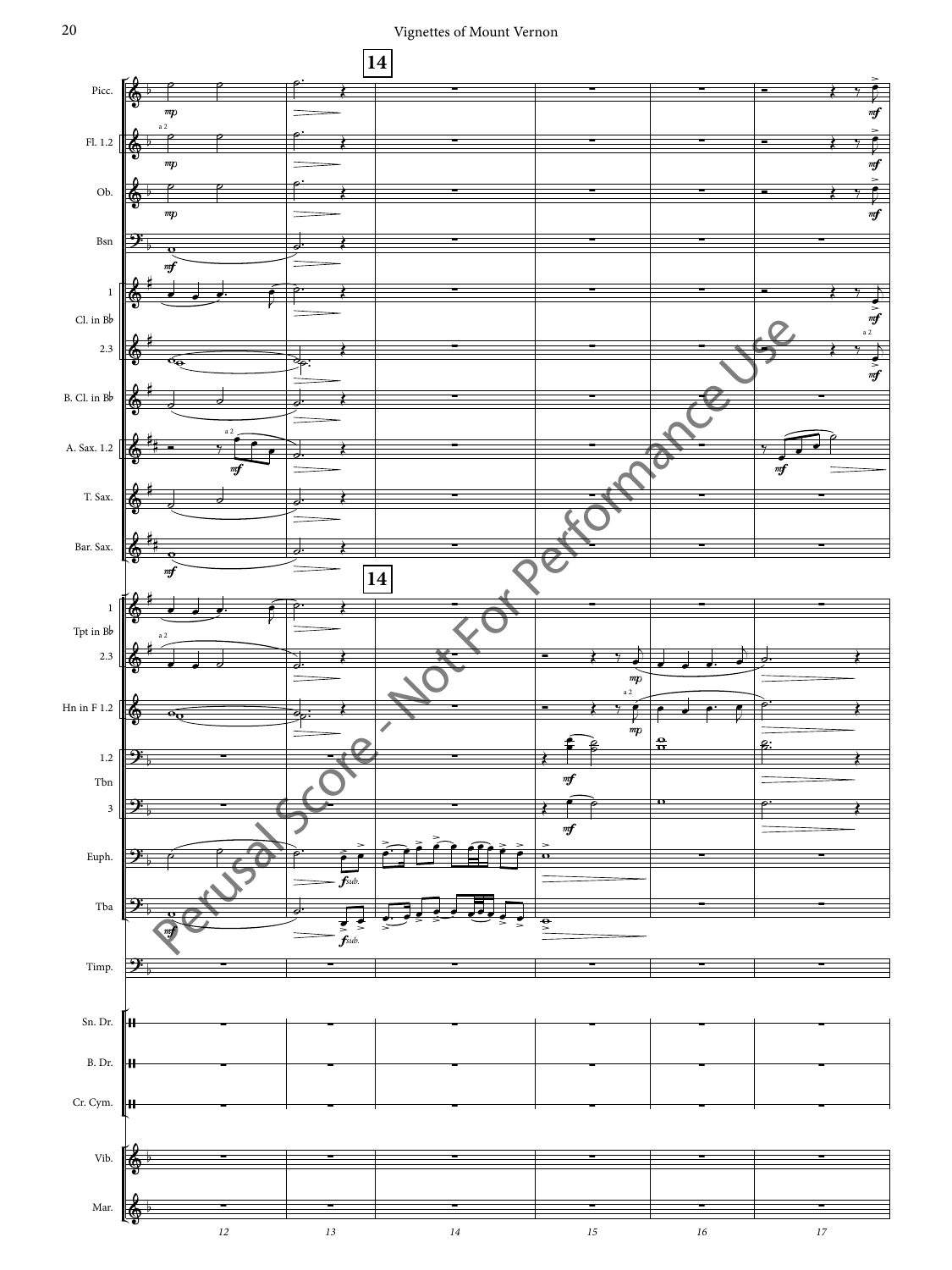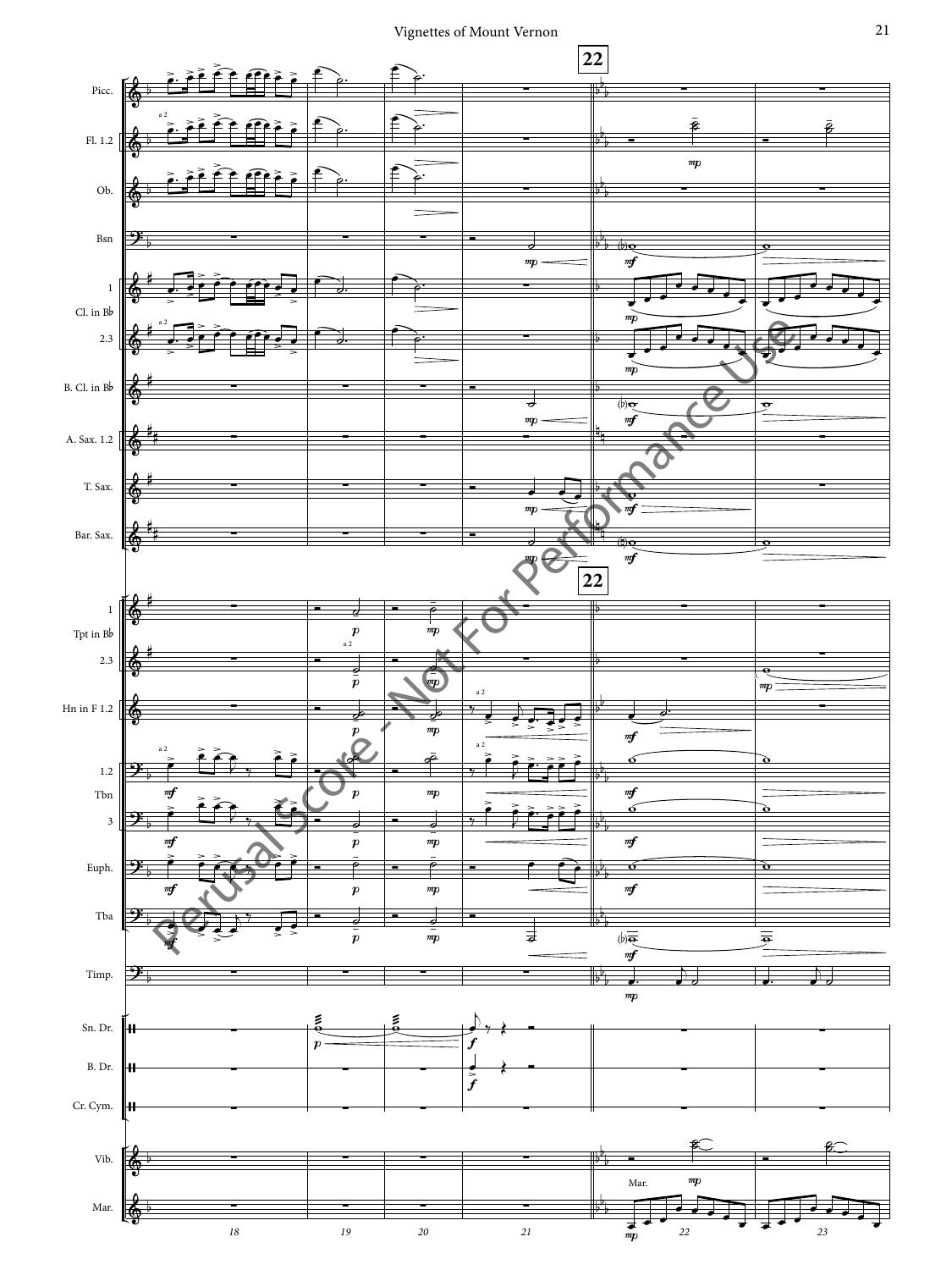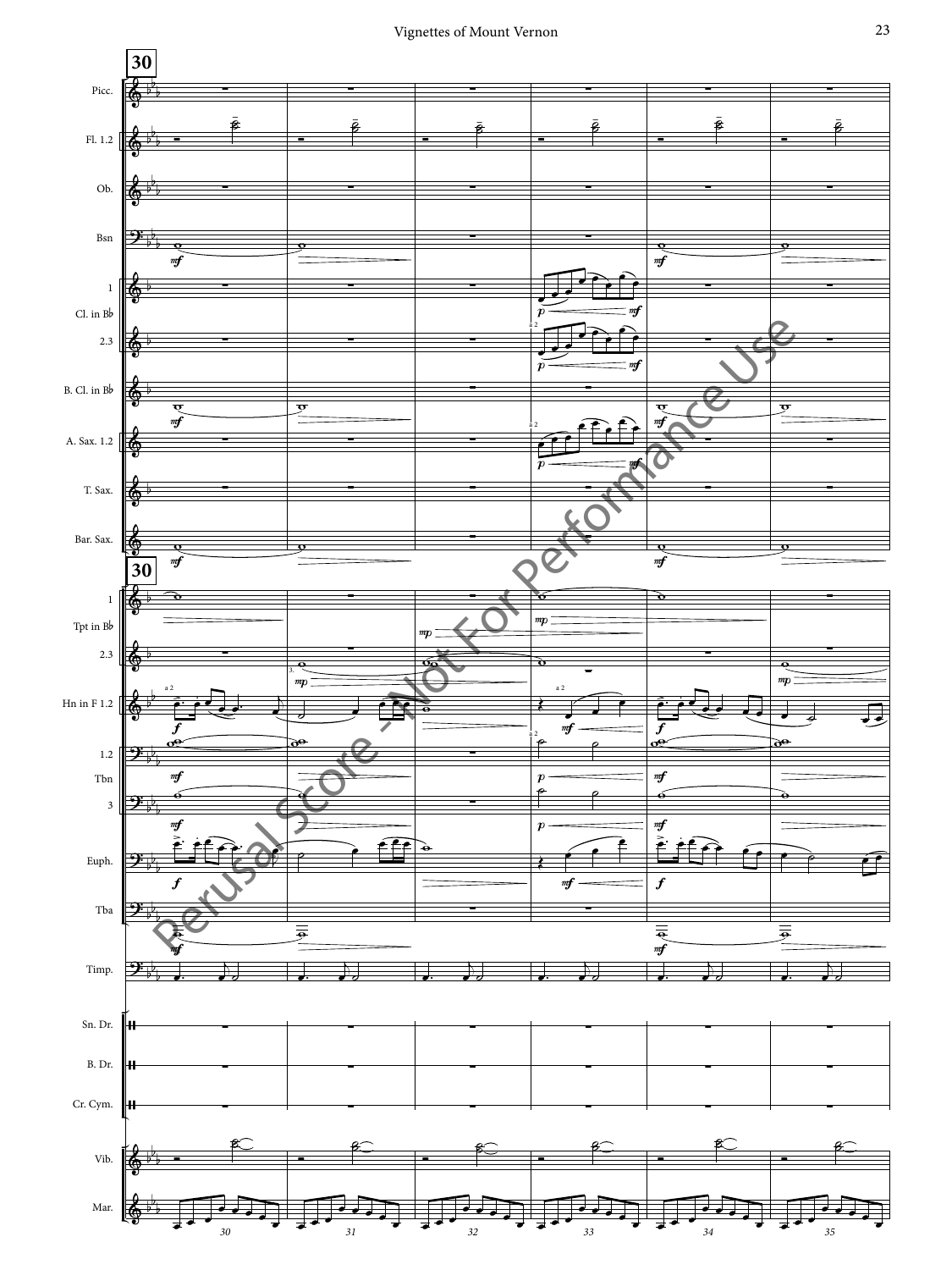